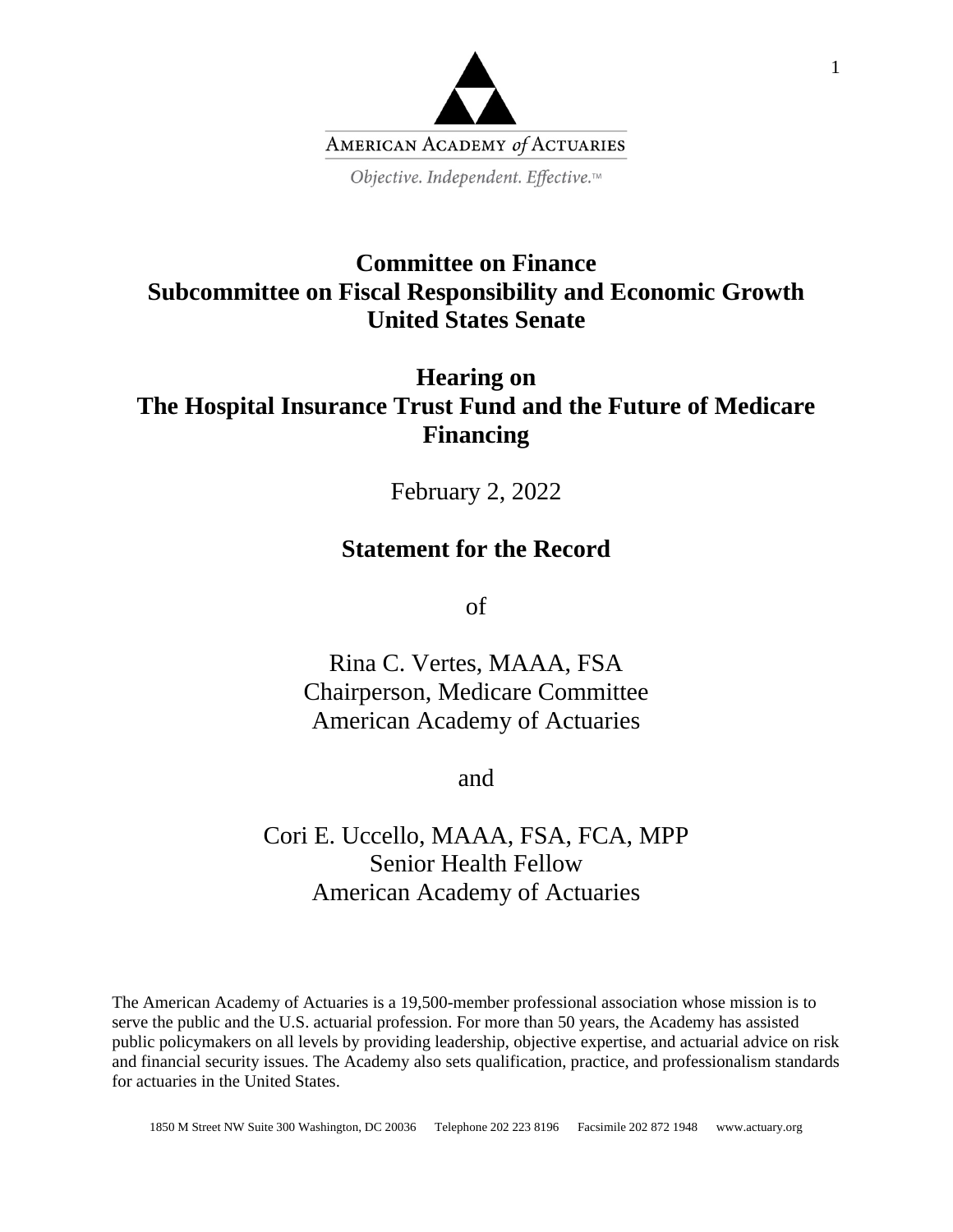On behalf of the Medicare Committee of the American Academy of Actuaries ("Academy"), we are pleased to provide the following statement for the record on Medicare's financial condition for the Senate Committee on Finance, Subcommittee on Fiscal Responsibility and Economic Growth. We appreciate the Subcommittee's focus on this important issue and allowing us the opportunity to submit our statement, which focuses on the findings of the most recent Medicare Trustees Report, released in  $2021$  $2021$ .<sup>1</sup> The Trustees Report contains actuarial analysis, methodology, and assumptions for the program.

Each year, the Boards of Trustees of the Federal Hospital Insurance (HI) and Supplementary Medical Insurance (SMI) trust funds submit a report to Congress on the Medicare program's financial condition. The program is operated through two trust funds. The HI trust fund (Medicare Part A) pays primarily for inpatient hospital services. The SMI trust fund includes accounts for the Medicare Part B program, which covers physician and outpatient hospital services, and the Medicare Part D program, which covers the prescription drug program.

The Medicare Trustees Report is the primary source of information on the financial status of the Medicare program, and the Academy proudly recognizes the important contribution that members of the actuarial profession have made in preparing the report. Academy members play a vital role in providing information to the public about the important issues surrounding the program's solvency and sustainability.

The Medicare program faces three fundamental financing challenges:

- Income to the HI trust fund is not adequate to fund the HI portion of Medicare benefits;
- Increases in SMI costs increase pressure on beneficiary household budgets and the federal budget; and
- Increases in total Medicare spending threaten the program's sustainability.

The trustees conclude: "The projections in this year's report continue to demonstrate the need for timely and effective action to address Medicare's remaining financial challenges—including the projected depletion of the HI trust fund, this fund's long-range financial imbalance, and the rapid growth in Medicare expenditures."

Due to Medicare's critically important role in ensuring that Americans age 65 and older and certain younger adults with permanent disabilities have access to health care, it is important for policymakers to address the challenges that threaten the program's long-term solvency and financial sustainability. The longer corrective measures are delayed, the worse the financial challenges will become and in turn, the greater the burden that is likely to be imposed on beneficiaries and taxpayers.

Given the impending depletion of the HI trust fund in 2026, policymakers are rightly focused on addressing challenges to HI solvency. However, it is important to recognize that assessing Medicare's financial status goes beyond the focus on HI depletion. Projected increases in SMI expenditures will require significant increases in beneficiary premiums and general revenue

<span id="page-1-0"></span><sup>1</sup> Our statement reflects information in our September 2021 issue brief, *[Medicare's Financial Condition: Beyond Actuarial Balance](https://www.actuary.org/sites/default/files/2021-09/MedTrustees_IB_9.21.pdf)*.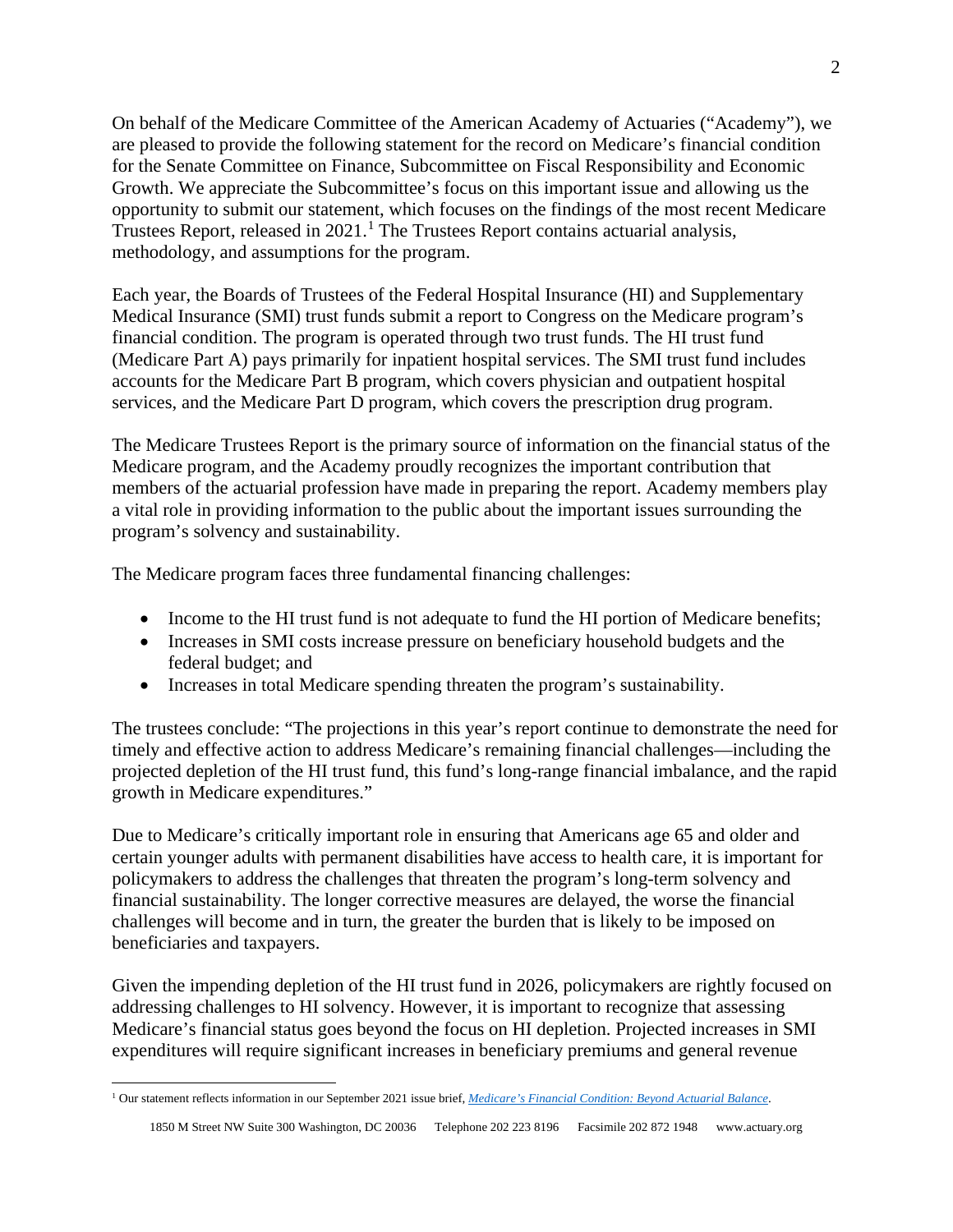contributions. Moreover, Medicare's sustainability challenges go beyond solvency. Sustainability also reflects whether the program is meeting the needs of its beneficiaries—in terms of adequate benefit coverage and affordable out-of-pocket costs—as well as whether it is addressing racial and ethnic health disparities. Policies should aim to ensure that Medicare beneficiaries have access to high-quality health care that is affordable both to them and to the nation as a whole.

#### **Medicare HI Trust Fund Income Falls Short of the Amount Needed To Fund HI Benefits**

Medicare's trust funds account for all income and expenditures. The HI and SMI programs operate separate trust funds with different financing mechanisms. General revenues, payroll taxes, premiums, and other income are credited to the trust funds, which are used to pay benefits and administrative costs. Any unused income is required by law to be invested in U.S. government securities for use in future years. In effect, the trust fund assets represent loans to the U.S. Treasury's general fund. The HI trust fund, which pays for hospital services, is funded primarily through earmarked payroll taxes.

According to the projections in the 2021 Medicare Trustees Report, which are based on current law:

- **HI expenditures are projected to exceed HI revenues.** After experiencing small surpluses in 2016 and 2017, a deficit returned in 2018, 2019, and 2020. The large deficit in 2020 was mostly due to accelerated and advance payments to providers from the trust fund; these payments will be repaid to the trust fund over the next several years, which will lead to a much smaller deficit in 2021 and a surplus in 2022. Deficits are projected to return in 2023 and persist for the remainder of the projection period. As a result, the HI trust fund assets will need to be redeemed. When the federal government is experiencing unified budget deficits, funding the redemptions requires that additional money be borrowed from the public, thereby increasing the federal deficit and debt.
- **The HI trust fund is projected to be depleted in 2026.** At that time, tax revenues are projected to cover only 91% of program costs, with the share declining to 78% in 2045 and then increasing to 91% in 2095. There is no current provision allowing for general fund transfers to cover HI expenditures in excess of dedicated revenues.
- **The projected HI deficit over the next 75 years is 0.77% of taxable payroll.** Eliminating this deficit would require an immediate 27% increase in standard payroll taxes or an immediate 16% reduction in expenditures—or some combination of the two. Delaying action would require more severe changes in the future.

The trustees acknowledge that the estimates based on current-law projections could understate the seriousness of Medicare's financial condition, because actual Medicare expenses might exceed current-law estimates. In particular, the trustees and the chief actuary point to scheduled reductions in provider payments that may not occur. Current law requires downward adjustments in payment updates for most non-physician providers to reflect productivity improvements; these adjustments might not be sustainable in the long term. Current law also requires updates for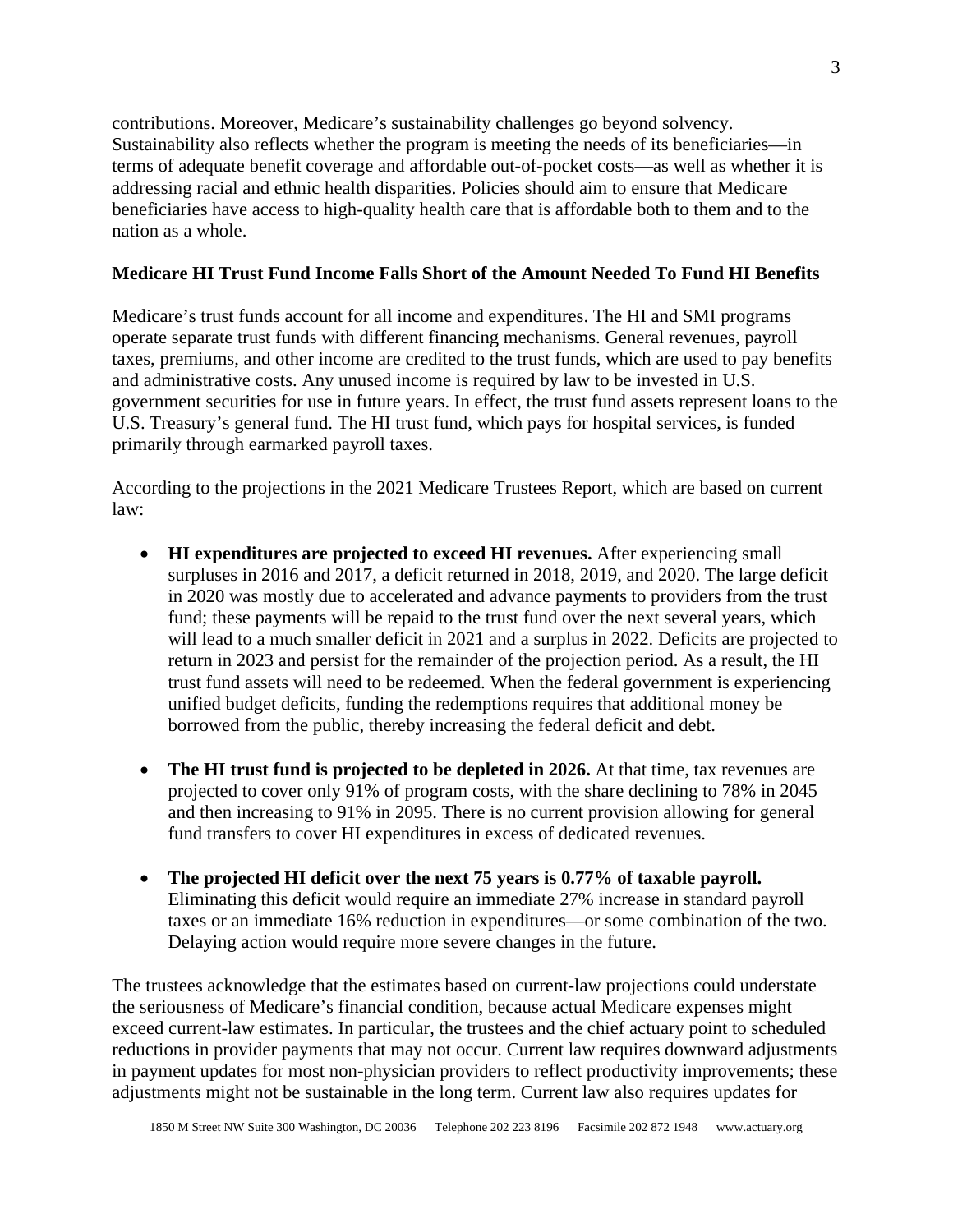physician services that are not expected to keep up with physician costs. In the Statement of Actuarial Opinion that accompanies the report, the chief actuary of the Centers for Medicare & Medicaid Services (CMS) specifically states, "Should these price updates prove to be inadequate, beneficiaries' access to and the quality of Medicare benefits would deteriorate over time, or future legislation would need to be enacted that would likely increase program costs beyond those projected under current law in this report."

At the request of the trustees, the CMS Office of the Actuary developed an alternative analysis that provides an illustration of the potential understatement of current-law Medicare cost projections if the productivity adjustments were phased down gradually beginning in 2028 and physician updates were more consistent with cost growth. Although the illustrative alternative projections are not intended to be interpreted as the official best estimates of future Medicare costs, they do, as noted in the Trustees Report, "help illustrate and quantify the potential magnitude of the cost understatement."

Under the alternative scenario, the HI trust fund still would be depleted in 2026. However, the projected deficit over the next 75 years would be 1.61% of taxable payroll—compared to 0.77% under current law. Eliminating this deficit would require an immediate 55% increase in standard payroll taxes or a 29% reduction in expenditures—or some combination of the two.

#### **Increases in SMI Costs Increase Pressure on Beneficiary Household Budgets and the Federal Budget**

The SMI trust fund includes accounts for the Medicare Part B program, which covers physician and outpatient hospital services, and the Medicare Part D program, which covers the prescription drug program. Approximately one-quarter of SMI spending is financed through beneficiary premiums, with federal general tax revenues covering the remaining three-quarters.<sup>[2](#page-3-0)</sup>

The SMI trust fund is expected to remain solvent due to its financing being reset each year to meet projected future costs. As a result, increases in SMI costs will require increases in beneficiary premiums and general revenue contributions. Increases in general revenue contributions will put more pressure on the federal budget. SMI general revenue funding is scheduled to nearly double from 1.8% of gross domestic product (GDP) in 2021 to 3.1% in 2095.

Premium increases similarly will increase the burden on beneficiaries, especially when considered in conjunction with increasing beneficiary cost-sharing expenses. The average beneficiary expenses (premiums and cost-sharing) for parts B and D combined are currently nearly one-quarter of the average Social Security benefit. These expenses are projected to increase to 40% of the average Social Security benefit by 2095. These expenses do not include cost-sharing under Part A.

<span id="page-3-0"></span><sup>&</sup>lt;sup>2</sup> Premiums for Medicare parts B and D are income-related. Standard premiums are set to cover approximately 25% of program costs. Higherincome beneficiaries pay higher premiums, ranging from 35% of program costs to 85% of program costs.

Many Part D beneficiaries will receive low-income premium subsidies, lowering their premiums below 25% of program costs. In the aggregate, beneficiary premiums will cover only about 15% of total Part D costs in 2021. State payments on behalf of certain beneficiaries will cover about 10% of costs and general revenues will cover the remaining 73% of costs.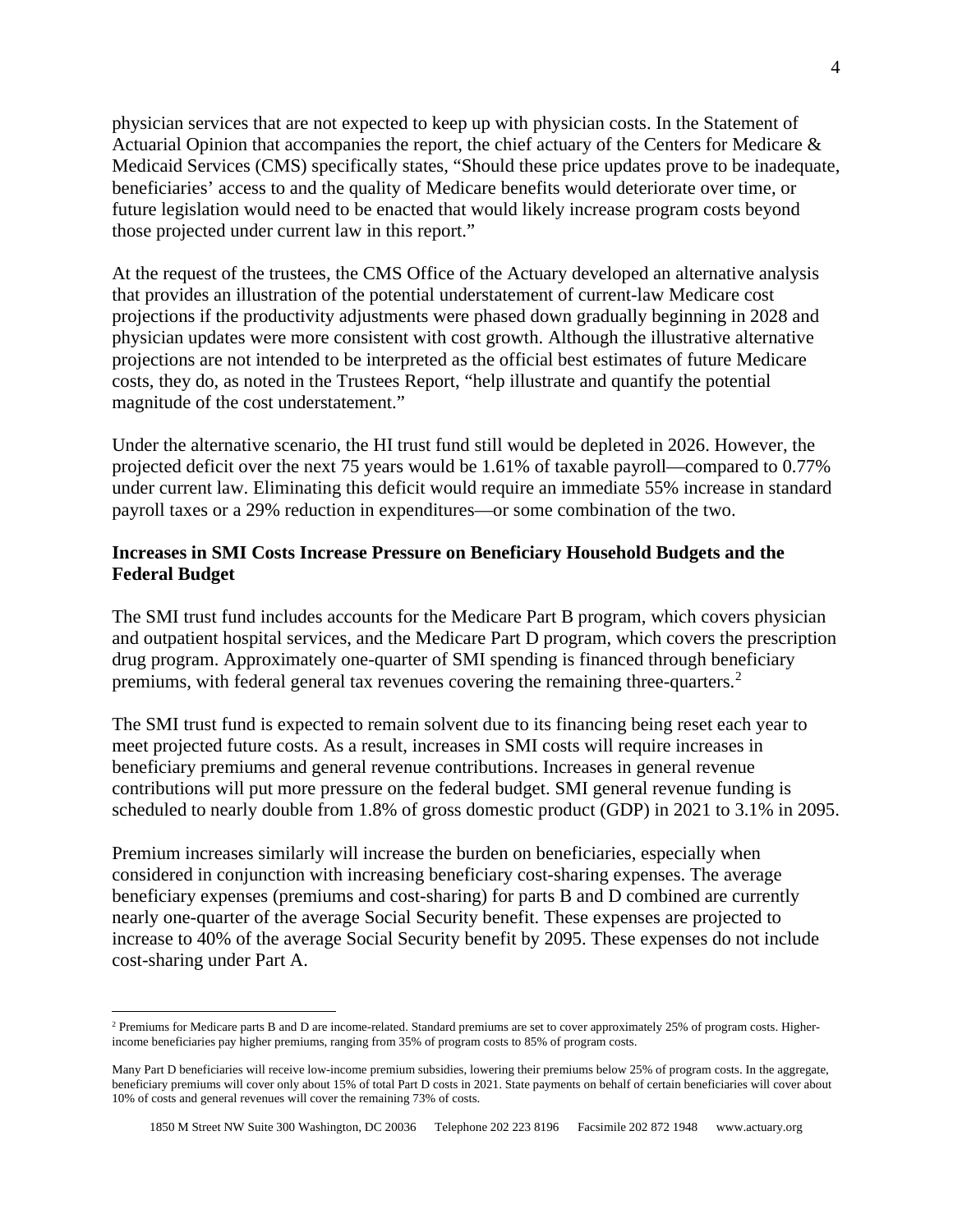The 2021 Medicare Trustees Report projects that total SMI spending will continue to grow faster than GDP. The total spending will increase from 2.5% of GDP in 2021 to 3.2% of GDP in 2030 and to 4.4% of GDP in 2095.

Spending under the illustrative alternative analysis would be higher, especially in the long term, reflecting the phase-down of productivity adjustments for non-physician provider payments and higher physician updates in the long range. SMI spending projected in the alternative analysis would increase from 2.5% of GDP in 2021 to 3.2% of GDP in 2030 and to 5.5% of GDP in 2095.

#### **Increases in Total Medicare Spending Threaten the Program's Sustainability**

A broader issue related to Medicare's financial condition is whether the economy can sustain Medicare spending in the long run. To help gauge the future sustainability of the Medicare program, the trustees consider the share of GDP that will be consumed by Medicare. With Medicare spending expected to continue growing faster than GDP, greater shares of the economic growth will be devoted to Medicare over time, meaning smaller shares of the economy will be available for other priorities.

Under current law, Medicare expenditures as a percentage of GDP will grow from 4.0% of GDP in 2020 to 6.5% of GDP in 2095. However, under the CMS Office of the Actuary alternative scenario, total Medicare expenditures would increase to 8.5% of GDP in 2095.

| <b>Calendar</b><br>Year | 2021 Report | 2021 Alternative<br><b>Projection</b> |
|-------------------------|-------------|---------------------------------------|
| 2020                    | 4.0         | 4.0                                   |
| 2030                    | 5.1         | 5.1                                   |
| 2040                    | 6.1         | 6.2                                   |
| 2050                    | 6.2         | 6.7                                   |
| 2060                    | 6.3         | 7.1                                   |
| 2070                    | 6.5         | 7.7                                   |
| 2080                    | 6.6         | 8.2                                   |
| 2090                    | 6.5         | 8.4                                   |
| 2095                    | 6.5         | 8.5                                   |

#### **Table 1: Total Medicare Expenditures as a Percent of GDP**

Source: 2021 Medicare Trustees Report, CMS Office of the Actuary

#### **Conclusion**

Consistent with prior trustees reports, the 2021 Medicare Trustees Report stresses the serious financial challenges facing the Medicare program. The HI trust fund is projected to be depleted in 2026. Medicare spending is projected to grow faster than the economy—increasing the pressure on beneficiary household budgets and the federal budget and threatening the program's sustainability.